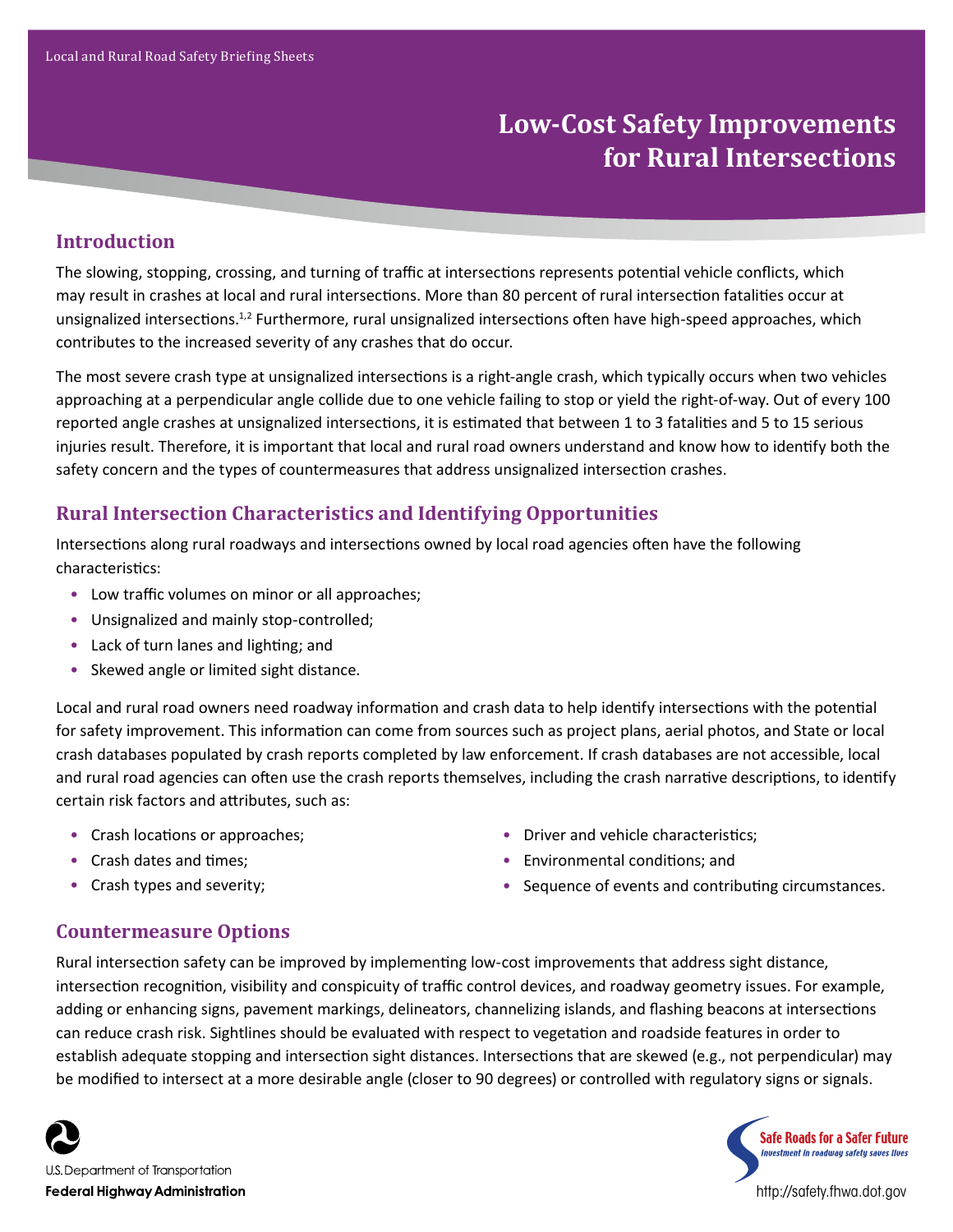The Federal Highway Administration (FHWA) encourages agencies to consider the following treatments, either on a systemic basis or at spot locations, although the systemic approach may have a greater cumulative impact on reducing fatal and serious injury crashes. The table below shows treatments for stop-controlled intersections, the associated crash modification factor (CMF),<sup>3</sup> suggested crash thresholds in which the treatments should be applied, typical cost of implementation, and additional considerations. For example, the figure on the following page shows a basic set of sign and marking improvements that has the potential to reduce crashes by 30 percent.

| <b>Countermeasure</b>                                                                                                                                                                                                              | <b>Safety Issue</b><br><b>Addressed</b>                                                | <b>Crash</b><br>Modification<br><b>Factor</b>                                                   | <b>Typical</b><br><b>Minimum</b><br><b>Rural Crash</b><br><b>Threshold</b><br>(All Severities) | <b>Additional</b><br>Implementation<br><b>Factors</b>                                    | <b>Typical</b><br>Implementation<br><b>Cost Range per</b><br><b>Intersection</b> |
|------------------------------------------------------------------------------------------------------------------------------------------------------------------------------------------------------------------------------------|----------------------------------------------------------------------------------------|-------------------------------------------------------------------------------------------------|------------------------------------------------------------------------------------------------|------------------------------------------------------------------------------------------|----------------------------------------------------------------------------------|
| Basic set of sign and marking<br>improvements (as shown in<br>Figure 3)                                                                                                                                                            | Recognition of<br>stop-controlled<br>intersection<br>during day or night<br>conditions | 0.70                                                                                            | 4-5 crashes in 5<br>years                                                                      | None                                                                                     | \$5,000 to \$8,000                                                               |
| Either: a) flashing solar powered<br>LED beacons on advance<br>intersection warning signs<br>and STOP signs, or b) flashing<br>overhead intersection beacons                                                                       | Recognition of<br>stop-controlled<br>intersection<br>during day or night<br>conditions | 0.90 (0.87 for<br>right angle<br>crashes)                                                       | 8-10 crashes in 5<br>years                                                                     | None                                                                                     | \$5,000 to \$15,000                                                              |
| Dynamic warning sign which<br>advises through traffic that<br>a stopped vehicle is at the<br>intersection and may enter the<br>intersection. Dynamic warning<br>sign activated by vehicle presence<br>or excessive approach speed. | Limited sight<br>distance as a result<br>of geometry and/or<br>vehicle speed           | Unknown                                                                                         | 10-20 crashes in<br>5 years                                                                    | 5 angle crashes in 5<br>years and inadequate<br>sight distance from the<br>stop approach | \$10,000 to<br>\$25,000                                                          |
| Transverse rumble strips across<br>the stop approach lanes in<br>rural areas where noise is not<br>a concern and running STOP<br>signs is a problem ("Stop Ahead"<br>pavement marking legend if noise<br>is a concern)             | Recognition of<br>stop-controlled<br>intersection                                      | 0.72<br><i>(transverse)</i><br>rumble strips)<br>0.85 ("Stop<br>Ahead"<br>pavement<br>markings) | 3 running STOP<br>sign crashes in 5<br>years                                                   | Inadequate stopping<br>sight distance on the<br>stop approach                            | \$3,000 to \$10,000                                                              |
| Dynamic warning sign on the stop<br>approach to advise high-speed<br>approach traffic that a "stop"<br>condition is ahead                                                                                                          | Limited sight<br>distance as a result of<br>geometry or vehicle<br>speed               | Unknown                                                                                         | 5 running STOP<br>sign crashes in 5<br>years                                                   | Inadequate stopping<br>sight distance on the<br>stop approach                            | \$10,000 to<br>\$25,000                                                          |

#### Low-Cost Safety Treatments for Stop-Controlled Intersections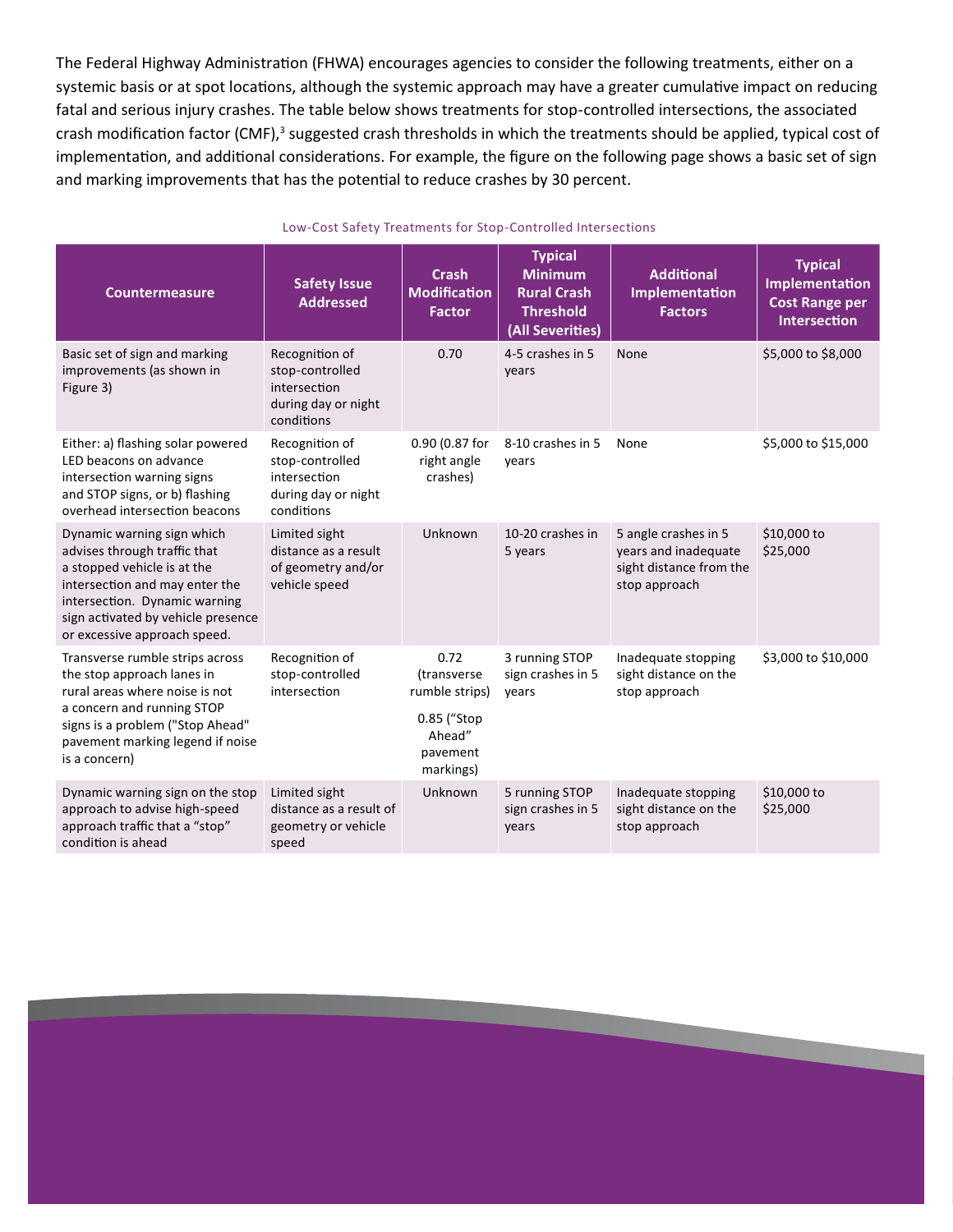| <b>Countermeasure</b>                                                                                               | <b>Safety Issue</b><br><b>Addressed</b>                                   | <b>Crash</b><br><b>Modification</b><br><b>Factor</b> | <b>Typical</b><br><b>Minimum</b><br><b>Rural Crash</b><br><b>Threshold</b><br>(All Severities) | <b>Additional</b><br><b>Implementation</b><br><b>Factors</b>                           | <b>Typical</b><br>Implementation<br><b>Cost Range per</b><br><b>Intersection</b> |
|---------------------------------------------------------------------------------------------------------------------|---------------------------------------------------------------------------|------------------------------------------------------|------------------------------------------------------------------------------------------------|----------------------------------------------------------------------------------------|----------------------------------------------------------------------------------|
| Extension of the through edge<br>line using short skip pattern<br>to assist drivers to stop at the<br>optimum point | Recognition of stop<br>location                                           | <b>Unknown</b>                                       | 5 crashes in 5<br>vears                                                                        | Wide throat and<br>observed vehicles<br>stopping too far back<br>from the intersection | Less than \$1,000                                                                |
| Retroreflective strips on sign<br>posts may increase attention to<br>the sign, particularly at night                | Recognition of<br>stop-controlled<br>intersection,<br>especially at night | Unknown                                              | 5 crashes in 5<br>years                                                                        | Sign visibility<br>or conspicuity<br>significantly degraded,<br>particularly at night  | Less than \$1,000                                                                |

Source: Federal Highway Administration, *Intersection Safety Implementation Plan Process*, November 2009. Available at: http://safety.fhwa.dot.gov/intersection/resources/intersaf\_ipp0709/fhwasa10010.pdf



Examples of Basic Low-Cost Countermeasures for Stop-Controlled Intersections – Double Up Oversize Warning Signs, Double Stop Signs, Traffic Island on Stop Approach (if feasible), Street Name Signs, Stop Bars, and Double Warning Arrow at the Stem of T-Intersections